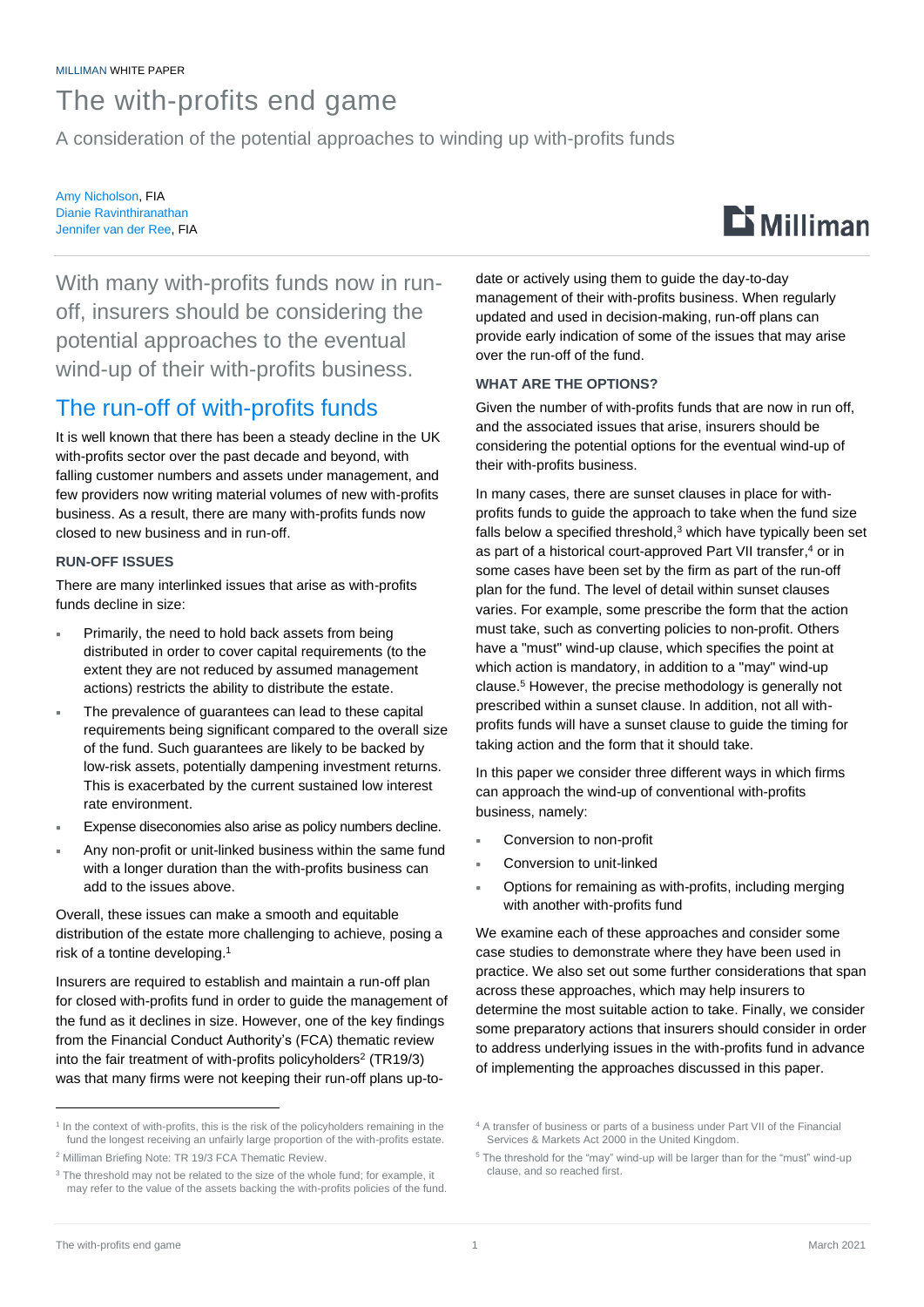### Conversion to non-profit

Converting with-profits policies to non-profit would involve replacing a policy's expected with-profits benefit, made up of the basic sum assured plus accrued and prospective bonuses, with a guaranteed sum assured.

The following subsections set out some of the key considerations for converting to non-profit.

#### **ESTATE DISTRIBUTION METHODOLOGY**

Policyholders would require compensation for the loss of access to future reversionary and terminal bonuses, ensuring they receive a fair portion of the estate. The estate distribution methodology should take into account factors such as past distributions of the estate and contributions that different classes and generations of policyholders have made to the estate.

If the estate is already being distributed, then the allocation of the estate among individual policies might be expected to follow the established allocation approach, for example by fixing current reversionary and terminal bonus rates. On the other hand, the current allocation approach may be designed to give a bigger share of the estate to policies expected to claim further into the future, to compensate for the increasing uncertainty as the fund matures. This will no longer be a factor once benefits are guaranteed. It may therefore be considered more appropriate to apply a single uplift to policy values at the point of conversion irrespective of the remaining term of the policy.

It would also be important to ensure that the distribution of the estate does not introduce a material discontinuity in benefits in the shorter term and therefore any changes to the current bonus scale and surrender values may need to be smoothed.

For both a mutual and proprietary company, with-profits policyholders may not be the only parties with an interest in the estate. Members or shareholders may also have rights to the estate, and this should be considered when setting the estate distribution methodology.

The enhanced asset share, which reflects the distributed estate, together with any future premiums, can be used to provide a non-profit policy for the policyholder, either with a fixed sum assured or an initial sum assured plus future guaranteed bonuses. However, if the minimum benefit guarantee is in-the-money then the enhanced asset share may not be sufficient to meet the cost of that guarantee, but it still needs to be honoured.

#### **CAPITAL REQUIREMENTS**

Following conversion to non-profit, the capital requirements associated with the business would need to be borne by shareholders or, in the case of a with-profits sub-fund of a mutual company, the mutual's main fund.

The conversion terms would be expected to allow for the opportunity cost of using this capital to back the capital requirements rather than investing it in other risk-seeking ventures, as well as the lower expected investment returns as a result of de-risking the backing assets. The basis used to determine the cost of capital may have a material bearing on the conversion terms.

The 6% cost of capital rate used for the Solvency II risk margin may be considered as a starting point. But while some companies argue that this significantly overstates their cost of capital, others use rates well above 6% in their new business pricing.

Setting the cost of capital rate would need to be a key area of scrutiny when converting to non-profit, as:

- The interests of both policyholders and shareholders (or of the different groups of policyholders in the case of a mutual) need to be balanced
- The rate chosen may have a significant bearing on the non-profit benefit retained by the policyholder

In addition, the timeframe over which the capital requirements are charged for should be considered. For example, if a fund is projected to reach the trigger point in its sunset clause in 10 years, and it would be expected that shareholders or the mutual's main fund would meet capital requirements after this point, then it may be deemed appropriate to include only 10 years' worth of capital requirements when calculating the cost of capital. However, opinion is divided regarding the appropriateness of charging for cost of capital when implementing a sunset clause.

#### **INVESTMENT STRATEGY**

Converting from with-profits to non-profit is likely to require a change in investment strategy from a mix of equities and bonds to a purely fixed interest investment approach. Furthermore, some investment vehicles, such as interest rate derivatives, may be held in respect of guaranteed annuity rates, and may be maintained post-conversion. Over the long term this would be expected to reduce the returns that can be achieved on the assets backing policy liabilities, especially given current low interest rates.

The post-conversion investment strategy would need to be reflected in the conversion terms that are offered to policyholders. If the investment strategies pre- and postconversion differ considerably, it can result in a significant decrease in expected return for policyholders. For example, the case may be that the insurer currently adopts a risk-seeking investment strategy in order to maximise risk-adjusted investment returns for policyholders, which would compare unfavourably in terms of expected returns to a post-conversion fixed interest investment approach.

However, the case may be that the fund has already started to de-risk investments due to the advanced age of policyholders, or due to the capital requirements representing an increasing proportion of the estate. In this case, a comparison of expected returns may not indicate a significant decrease for policyholders. When approaching the point at which policies would be converted to non-profit, firms may choose to start to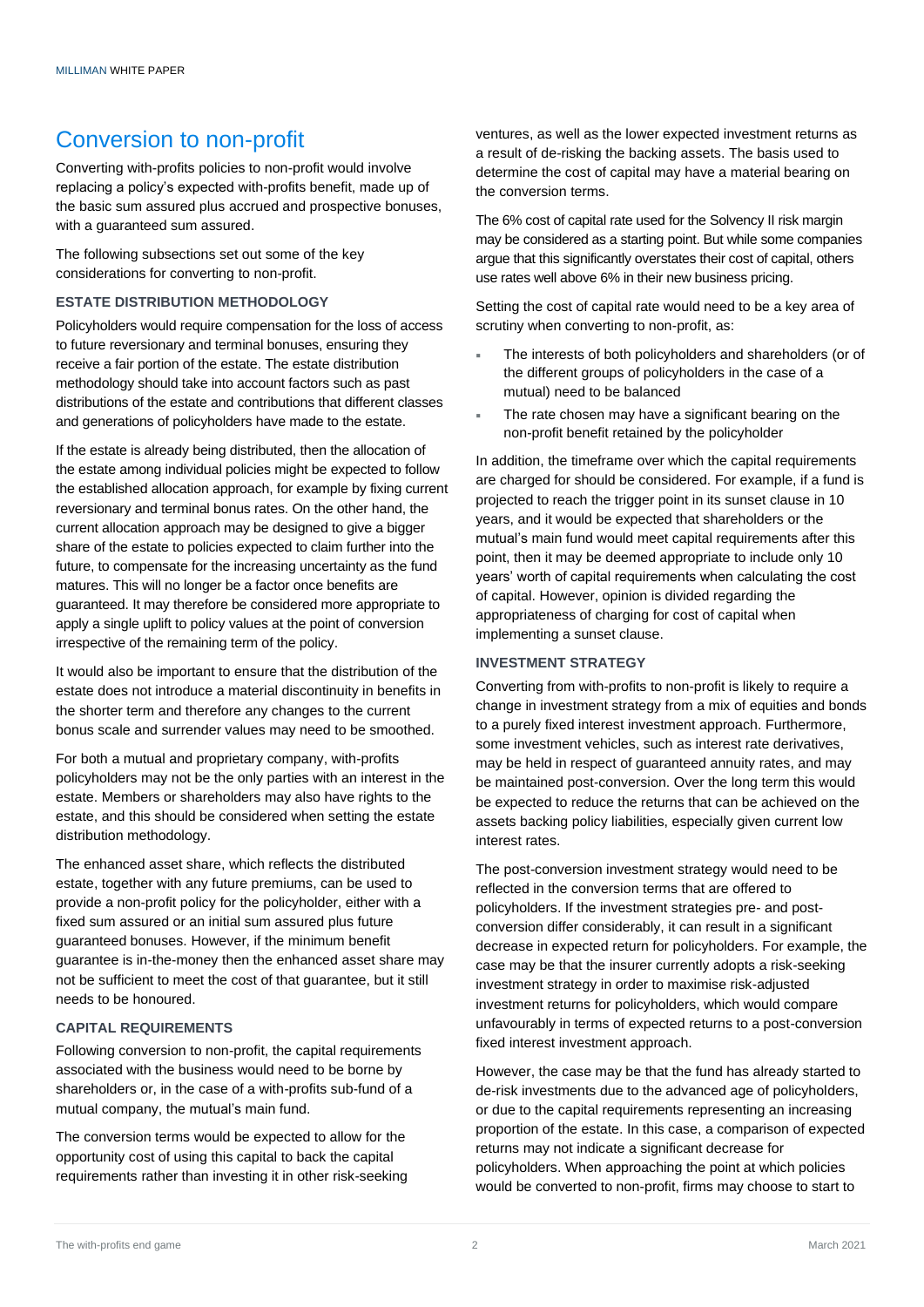de-risk so that the impact on expected returns for policyholders as a result of the conversion is reduced. However, firms should ensure that this is an appropriate investment strategy for the fund at present, separately from the decision of whether to convert to non-profit.

Another consideration is the risk-reward preferences of policyholders. Some policyholders may value the potential for higher investment returns associated with a with-profits policy, whereas others may value the security of benefits that a conversion to non-profit would offer. It may be possible to balance the preferences of different policyholders whilst still converting away from with-profits by offering policyholders a switch of policy value into one of their unit-linked polices with no additional fee, thereby retaining some exposure to higher potential investment returns. This would however add complexity to the conversion.

#### **THE TRADE-OFF BETWEEN POLICYHOLDERS AND SHAREHOLDERS**

The issues noted above regarding the cost of capital and the current low interest rate environment leads to the question:

### Is it possible to offer a non-profit sum assured that is attractive to policyholders and provides an acceptable return to shareholders in current conditions?

To examine this, a comparison of the expected maturity value of a with-profits policy and the sum assured that could be offered on an equivalent non-profit policy can be considered.

Assuming that the with-profits policy is a single-premium endowment with:

- An outstanding term of 10 years
- An asset share of £10,000
- A share of the estate (defined for this purpose as total assets less total asset shares) of 20% of the asset share

Then the policyholder would receive £12,000 if they were to surrender today. In this simple example, it has been assumed that the with-profits fund has an immaterial Solvency Capital Requirement (SCR) and therefore assets do not need to be held back from being distributed in order to support capital requirements. This may be the case, for example, if the full use of management actions is being assumed, or if the runoff of the fund is being managed such that Own Funds exceed the SCR and the fund is therefore able to self-finance its capital requirements.

Assuming instead that this example policy is in a with-profits fund that has just reached the point at which the with-profits policies within the fund may be converted to non-profit, according to the fund's sunset clause. In this scenario, this

£12,000 could be used by the insurer to purchase a non-profit single premium endowment with a term of 10 years, in order to effect the conversion from with-profits to non-profit.

The sum assured for the post-conversion non-profit policy has been calculated allowing for different levels of shareholder return, assuming:

- The company aims to hold Own Funds of at least 130% of the SCR.
- The single premium is invested in a 10-year gilt strip<sup>6</sup> yielding 50 basis points (bps) per annum (p.a.).
- Expenses of £40 p.a. are incurred, equivalent to 33bps, growing with inflation. For simplicity we have assumed investment management expenses are included in this figure.

It should be noted that these assumptions are illustrative in nature, but the choice of assumptions does not alter our broad conclusions. In addition, these calculations are approximate only and include various simplifications such as ignoring tax and lapses.

In order to assess how attractive the conversion would be to policyholders, the sum assured that could be offered at different levels of shareholder return can be compared to the amount a policyholder would have expected to receive when their original with-profits policy matured after 10 years.

Assuming an investment return of 1.7% p.a. could have been achieved by holding a mix of equity and fixed interest assets<sup>7</sup> within the with-profits fund, the policyholder would expect to obtain a maturity value of £14,203 from their with-profits policy after 10 years (equal to £12,000 x 101.7%^<sup>10</sup>).

Figure 1 on page 4 shows, for different levels of shareholder return, the sum assured that could be offered and the resultant reduction in policyholder benefit compared to the expected maturity value of the original with-profits policy as described above.

This illustrates that, in this example, policyholders would be required to accept large reductions in benefits if their withprofits policy was converted to a non-profit policy, relative to the maturity value they would have expected to receive had the policy remained as with-profits until maturity.

For example, for a required shareholder return equal to the Solvency II risk margin cost of capital rate of 6%, the benefits under the non-profit policy would be over 16% lower than the expected maturity value of the with-profits policy. Even if shareholders did not require any return, the policyholder would obtain a non-profit sum assured of £12,206 compared to an expected maturity value of £14,203 after 10 years, i.e., a reduction in expected benefits of over 14%.

<sup>&</sup>lt;sup>6</sup> A gilt strip is a gilt that has been "stripped" into separate securities for each individual cash flow, i.e., one for each individual coupon payment and the final redemption payment.

<sup>7</sup> Assuming fixed interest assets earn 1% p.a., equities earn 4.5% p.a., an equity backing ratio (EBR) of 33% and a tax rate of 20%.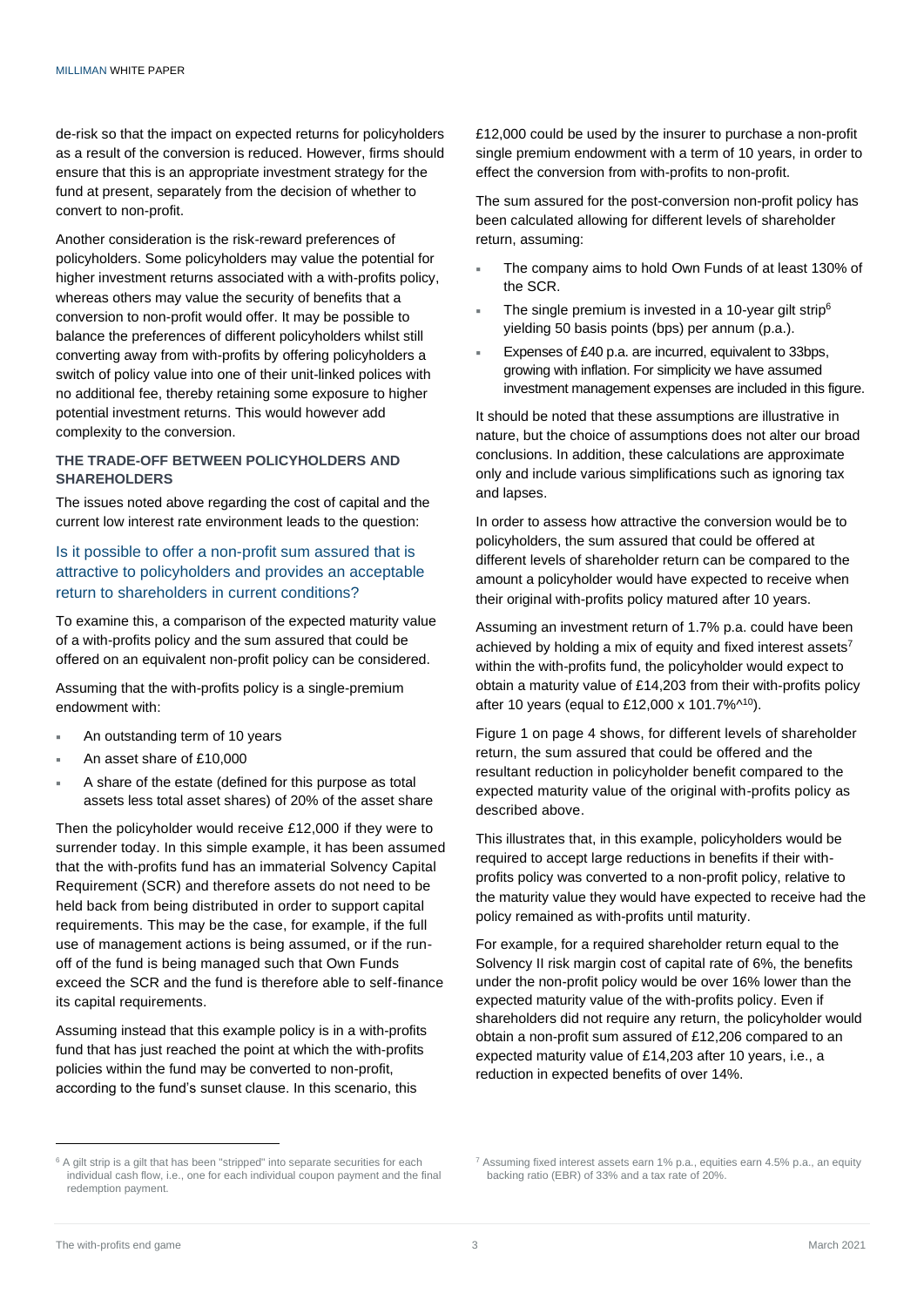

#### **FIGURE 1: CHANGE IN POLICYHOLDER BENEFIT %**

Whilst in this example it would be reasonable to expect some level of reduction in benefit when converting to non-profit, in return for the benefit certainty that is gained from the conversion, it is likely that a benefit reduction in the range shown would be unacceptable to most policyholders.

This example considers the scenario in which a with-profits fund has reached the "may convert" stage of its sunset clause. If, instead, the fund had reached the "must convert" stage of its sunset clause, the analysis would instead relate to a comparison of the non-profit sum assured and the value that the policyholder could have earned if they instead took the £12,000 surrender value of their with-profits policy and reinvested it themselves for 10 years. Overall, the outcome in this scenario would be broadly the same, i.e., policyholders would be likely to experience a large reduction in benefits under a conversion to non-profit.

This example highlights that the capital requirements for a nonprofit policy, coupled with the current low interest rate environment, make it challenging to offer non-profit conversion terms to policyholders that represent good value for money.

#### **TREATMENT OF OPTIONS AND GUARANTEES**

On conversion to non-profit, a decision would need to be made in relation to any options or guarantees attached to the withprofits policies.

For example, if a with-profits policy has an attached guaranteed annuity rate, the insurer could maintain the guarantee, carrying it over to the converted non-profit policy. However, this would be likely to reduce the conversion terms for policyholders, as the increased capital requirements associated with these guarantees would be reflected in the cost of capital.

Alternatively the insurer may opt to cancel the guarantee, providing compensation to policyholders via the conversion terms. This approach would however add complexity to the process, as it will be necessary to ensure the compensation provided is deemed fair.

#### **SUMMARY**

Overall from a policyholder perspective, conversion to nonprofit would allow a full distribution of the estate, which may otherwise be restricted due to capital requirements, and avoids policyholders being impacted by tontine effects. It would also remove the volatility in the final benefit for policyholders, as access to future bonuses and the estate would be exchanged for a guaranteed benefit at maturity or death.

On the other hand, as demonstrated above, current low interest rates and the cost of capital implications are likely to lead to a reduced benefit overall. Insurers may wish to set a cap for the maximum amount of the reduction in any individual policy value, but providing this guarantee could be costly. Furthermore, nonprofit policies would lose the protection of the FCA's Conduct of Business Sourcebook (COBS) 20.2, <sup>8</sup> which requires, amongst other things, insurers to pay fair surrender values to with-profits policies. Insurers would therefore need to ensure that the postconversion surrender value basis continues to be aligned to Treating Customers Fairly (TCF) principles.

Therefore, it may be difficult to achieve good value for policyholders under a conversion to non-profit in the current economic environment. Indeed, if the conversion were guaranteed to provide a negative return to policyholders, there could be an obligation for the insurer to notify policyholders that it may be in their interest to surrender their policies prior to conversion.

<sup>8</sup> [FCA COBS 20.2.](https://www.handbook.fca.org.uk/handbook/COBS/20/2.pdf)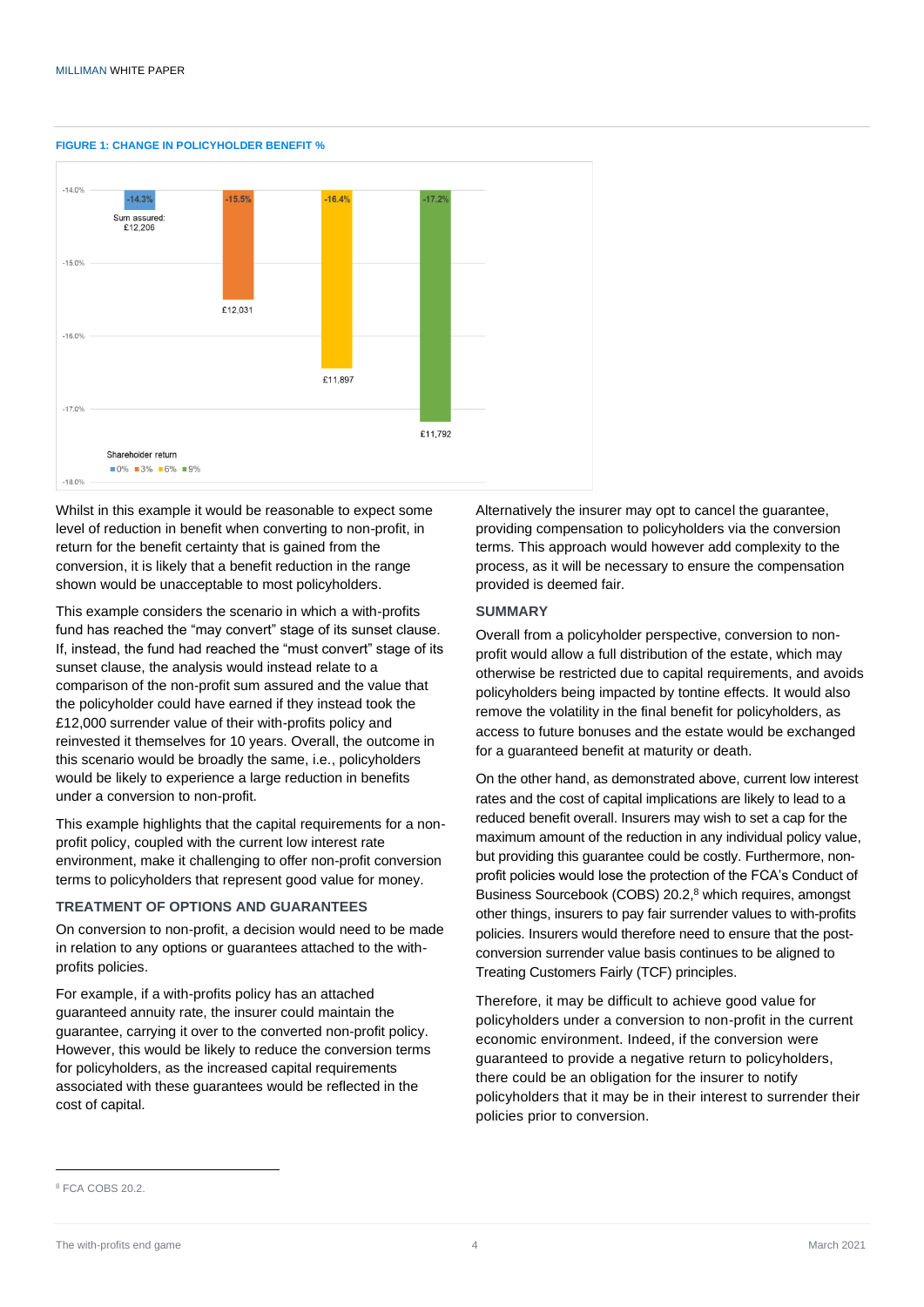# Case study: SLoC conversion of withprofits policies to non-profit

#### **BACKGROUND**

In 2016, having passed the predefined level stated in the sunset clause, Sun Life Financial of Canada (SLoC) made a strategic decision to convert the with-profits policies in its Sun Life Financial of Canada With-Profits Fund (SLFC WPF) to non-profit and to close the fund.

The SLFC WPF had been in run-off since 1990 and as the fund decreased in size it had become more challenging to manage a diversified portfolio of investments, and to distribute surpluses fairly and smoothly amongst the remaining policyholders. Policies within the SLFC WPF also had settlement options which had an unknown take-up rate and could potentially become costly. The conversion allowed the SLFC WPF assets to be adjusted for the estimated reserve for future settlement options, which were to be met by the shareholder fund post-conversion.

Further, pre-conversion the fund was entirely invested in fixed interest assets, including corporate bonds. The lack of equities, which would have had higher assumed long-term returns, helped ensure the conversion terms were attractive to policyholders.

It was considered better to do the conversion sooner rather than later, as deferring it would mean the costs of the process would be spread over fewer policyholders and it was uncertain whether the favourable market conditions at the time would persist.

Policies were to be converted to non-profit policies and transferred to the firm's non-profit fund. The basic sum assured and accrued bonuses to date under the original with-profits policy formed the guaranteed sum assured under the converted non-profit policy. This guaranteed sum assured would be subject to the following increases:

- Guaranteed annual increases (GAI), applied to the sum of the accrued reversionary bonuses and sum assured on an annual basis at a rate that is fixed for the remaining duration of the policy.
- Guaranteed final increases (GFI), applied to the guaranteed sum assured and accrued GAIs on death or maturity at a rate determined in line with the existing terminal bonus methodology.

Policyholders of the SLFC WPF were asked to vote on the terms of the conversion. In order for it to proceed, more than 50% of voting policyholders had to vote in favour of the conversion, representing at least 75% by policy value.

SLoC successfully implemented the conversion in 2017.

#### **BENEFITS**

For SLoC, the main rationale behind the conversion was to simplify and de-risk the business, as well as to mitigate the challenges of maintaining an appropriate, well diversified investment strategy as the fund continued to decrease in size.

#### **FIGURE 2: BENEFITS OF THE SCHEME**



For policyholders, the conversion removed the volatility of benefits and facilitated the distribution of the estate. In addition, credit spreads in the market had recently narrowed and so the conversion gave policyholders the opportunity to lock in the relatively high values of the fund's corporate bond investments. The conversion also locked in the then discretionary expense subsidies in its charges to SLFC WPF policyholders.

### **CHALLENGES Benefit reductions**

By guaranteeing all policy benefits, SLoC's capital requirements increased. Additionally, in order to manage the increased risk of the now guaranteed liabilities it was decided to de-risk the investment strategy for the backing assets and invest in government bonds instead of corporate bonds, reducing expected future investment returns.

Reflecting these changes in the guaranteed benefits offered to policyholders resulted in a reduction of 20bps in the discount rate used to calculate the GFI and so a reduction in expected maturity benefits. In order to mitigate this the firm agreed to limit the change in projected benefits as a result of the conversion to a maximum of 10%, with shareholders supporting any additional cost beyond this. Additionally, bonuses immediately after the conversion were set in line with those paid pre-conversion in order to avoid discontinuities.

#### **Determining the GFI rates**

Whilst the GFI rates were calculated based on the existing terminal bonus methodology, there were a number of complexities that the calculation methodology needed to allow for.

In practice, because GAI rates were fixed at the current rate of reversionary bonus and the SLFC WPF met a capped proportion of costs of implementing the scheme, the GFI rates were derived so that the surplus of the SLFC WPF, allowing for the cost of bonuses, was zero. As is standard practice for terminal bonus rates, for any given year of entry the GFI rates would increase by policy duration.

This was determined as follows:

**1. Pre-conversion GFI rate calculation:** An initial set of GFI rates was calculated using the existing terminal bonus basis, but applying an increase so that the surplus of the SLFC WPF was zero.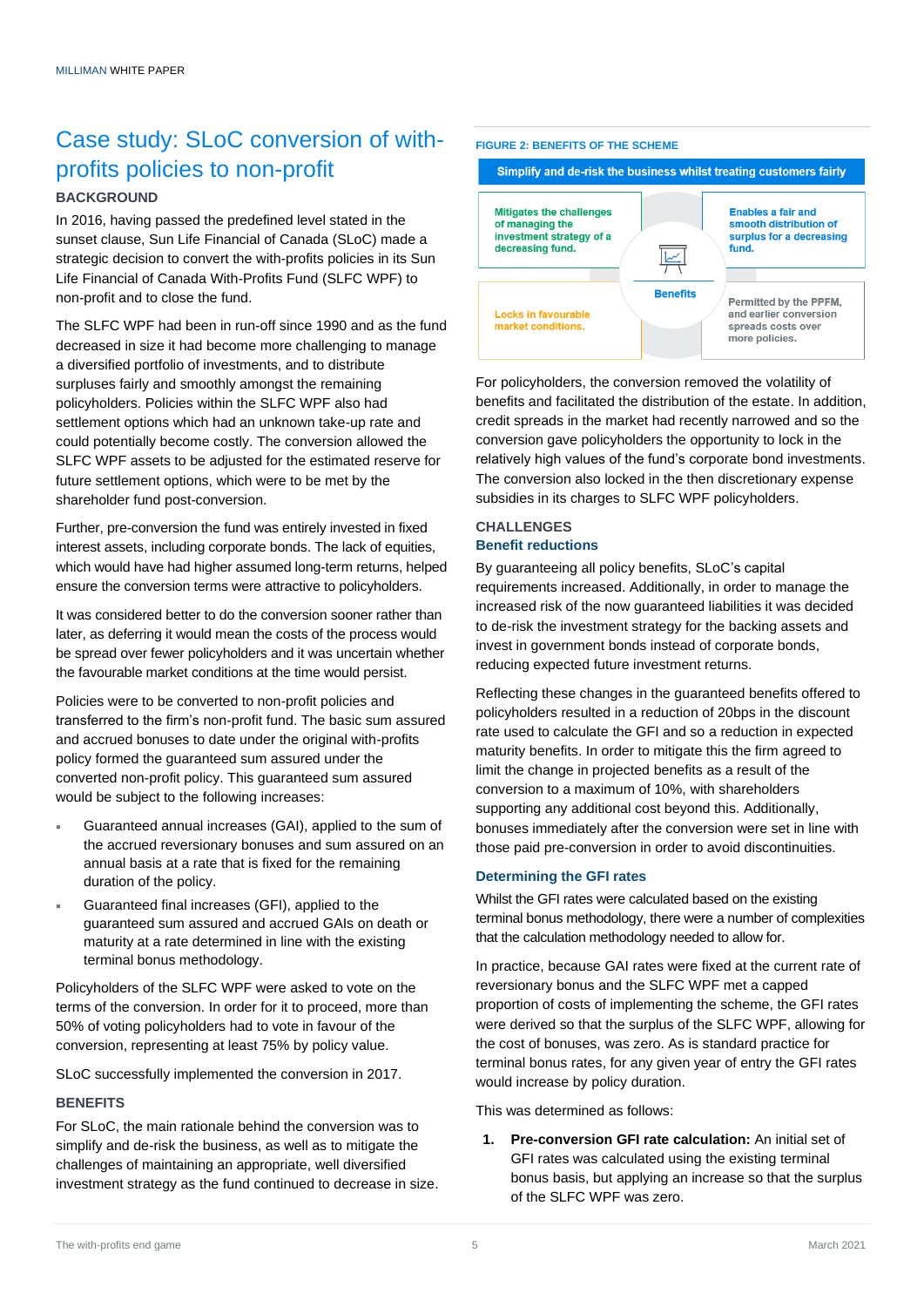- **2. Initial post-conversion surplus calculation**: The surplus of the SLFC WPF was then calculated using the calculated GFI rates, but using post-conversion assumptions. The main difference to the pre-conversion assumptions was the reduced discount rate used to allow for the cost of capital, revised investment strategy and the change in expenses as a result of implementing the scheme. The surplus in this calculation was expected to be negative.
- **3. Adjusted post-conversion surplus calculation**: The above post-conversion surplus calculation was repeated, but assuming the GFI rates were in line with the existing set of terminal bonus rates for the first 25 years, and in line with the GFI rates calculated in step 1 above thereafter. The surplus in this calculation was expected to be positive.
- **4. Interpolation to determine final set of GFI rates:** The GFI rates for the first 25 years after the effective date were determined by interpolating between the two postconversion surplus calculations, so that the expected surplus was zero. Thereafter, the GFI rates were set equal to the rates calculated in step 1 above.

In addition, the GFI rates needed to ensure the maximum reduction in benefits of 10% was adhered to, tapering down to no reduction for policies claiming immediately.

Finally, because the calculations to derive the GFI rates were sensitive to expected investment returns, it was important to ensure the returns used in the calculations reflected the investment strategy of the SLFC WPF at the point when the final calculation was performed.

#### **Communication**

In order to achieve the aims of the conversion, and to enable the SLFC WPF to close, it was necessary for all policies to convert to non-profit, therefore it was not feasible for SLoC to offer policyholders the ability to opt out of the conversion. This presents challenges in terms of achieving a positive outcome from the policyholder vote: policyholders were essentially being asked to vote for a reduction in expected maturity benefits in exchange for a reduction in risk, so the vote was heavily dependent on policyholders' risk-reward preferences. It was therefore necessary to clearly communicate to policyholders the inevitable need for such a conversion to take place and the benefits of doing so sooner rather than later.

As the conversion was complex to explain and policyholders were not able to opt out, particular care was required when producing the policyholder communications, and additional time was built into the timetable to give policyholders sufficient time to review the information and obtain advice. The conversion attracted significant regulatory scrutiny, with extensive feedback being provided regarding the clarity of the communications pack and the accompanying reports.

### Conversion to unit-linked

Converting with-profits policies to unit-linked would involve converting the accumulated funds underlying the policy, i.e., the asset share, into units invested in one or more unit-linked funds. The composition of the with-profits benefit, consisting of the basic sum assured plus accrued and prospective bonuses, would be replaced by a benefit linked to the value of the underlying units. If the converting policy has a guaranteed sum assured on death, this would also need to be maintained under the corresponding unit-linked benefit.

The estate would need to be distributed amongst the converting policies to ensure policyholders receive a fair portion of any surplus built up in the with-profits fund. This would likely take the form of an uplift to the policy value used to purchase units. Any guarantees being lost upon conversion would also need to be reflected in this uplifted policy value. Therefore, the discussion on estate distribution methodology in the "Conversion to non-profit" section above also applies for conversions to unit-linked.

Some key advantages of converting to unit-linked instead of non-profit are:

- Unit-linked business is less capital-intensive than nonprofit business due to the policyholder taking on at least some of the investment risk attached to unit-linked policies, and because there are typically fewer guaranteed aspects of unit-linked policy benefits.
- Converting to unit-linked would allow most assets to stay invested in an asset mix similar to that used for the withprofits business, meaning the expected investment return could be broadly unchanged following a conversion from with-profits to unit-linked if the policyholder chose to continue with the same investment strategy. However, policyholders would have increased exposure to investment risk compared to the exposure under a with-profits policy.
- For product types that may require a flexible maturity date, such as pension policies, converting to unit-linked provides the policyholder with a readily observable policy value that they would receive upon surrender, as unit-linked policy benefits are expressed as a current value. Conversely, the benefit for a non-profit policy is expressed in terms of a maturity value, and therefore the value that would be payable upon surrender is less clear to the policyholder.

However, the nature of unit-linked business would introduce various other factors that would need consideration. We discuss some of these key considerations below.

#### **UNIT FUND OPTIONS**

Given a conversion to unit-linked would remove the benefit of smoothing<sup>9</sup> and increase policyholder exposure to investment risk, it would be appropriate to offer policyholders a selection of unit funds to invest in post-conversion in order to accommodate

<sup>&</sup>lt;sup>9</sup> The process whereby some profits are held back from being distributed as reversionary bonuses during years of good investment performance in order to boost reversionary bonuses in years of poor performance.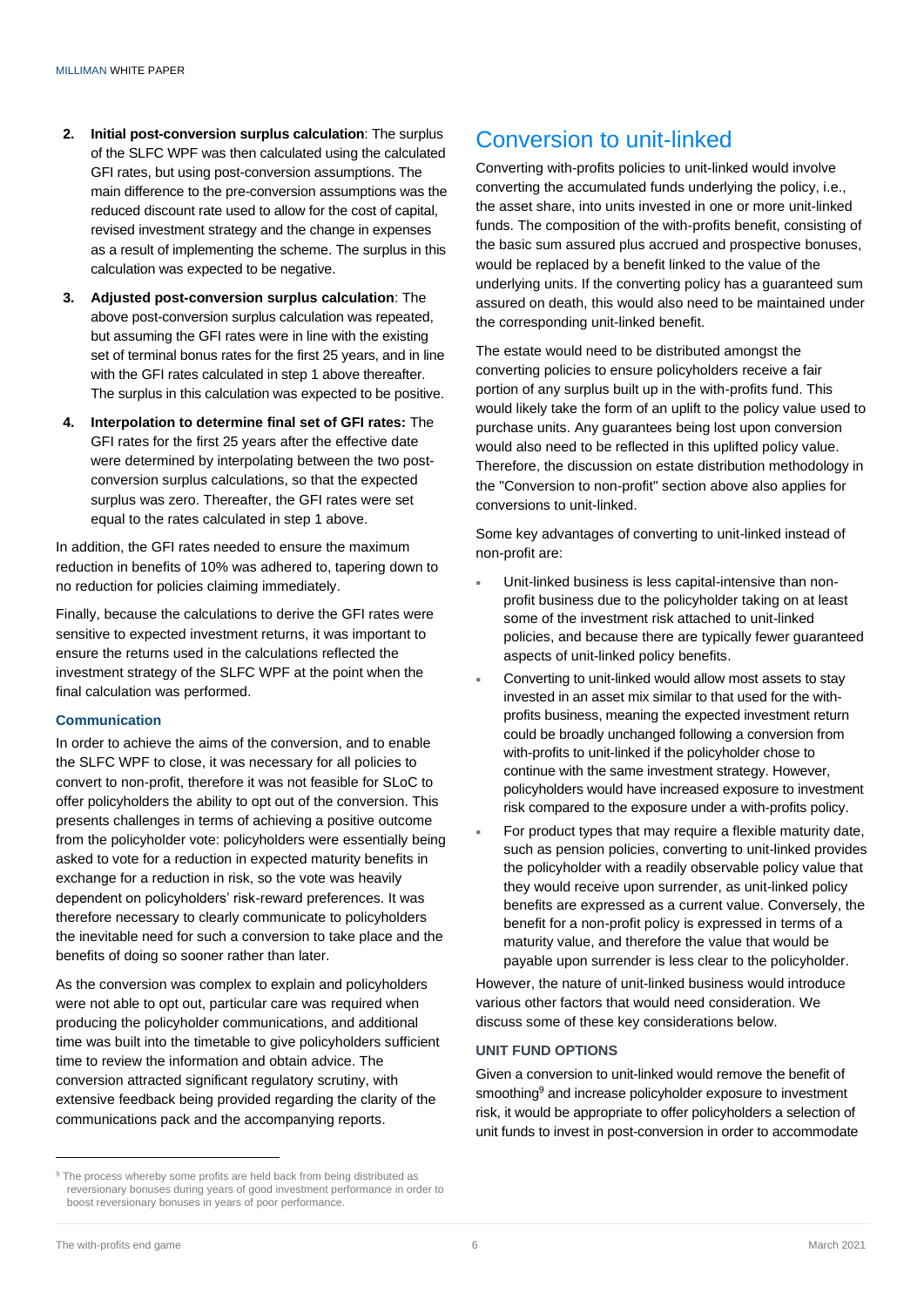different risk appetites. This adds some complexity to the process that is not present in a conversion to non-profit, and potentially introduces to the need to provide policyholders with access to independent investment advice. However, policyholders may not want this additional responsibility of selecting an appropriate fund to invest in, and so it could be harder to gain the support required to implement the conversion.

It may be more straightforward, both from an implementation and a policyholder understanding perspective, to decouple for policyholders the decision on the conversion from the decision on how to invest their policies if the conversion goes ahead. For those policyholders who do not make a decision on their post-conversion investments, a suitable default investment option would also need to be determined by the insurer. Furthermore, care would need to be taken in deciding the timeframe over which to switch policyholder investments to their chosen funds (or the default option) to reduce the risk of a mass switch of investments over a short timeframe impacting the sale price of the assets.

One implication of offering various unit fund options is on the cost of providing any guaranteed death benefit. As different unit funds will achieve different investment returns, the extent to which a fixed minimum sum assured on death is in-themoney or out-of-the-money will depend on the unit fund chosen. The most practical approach to addressing this issue is to restrict the guaranteed portion of the investment to a default, low-risk fund option. An alternative is to have an explicit monthly charge for life cover, which is based on the actual sum at risk on death and is collected by cancelling units.

#### **SYSTEMS AND ADMINISTRATION**

Converting from with-profits to unit-linked would have implications for systems and administration, as in many respects unit-linked business requires more active daily management than other types of life insurance. Infrastructure would need to be in place to deal with regular unit allocations, switches and cancellations. The system would also need to enable policyholders to access the current value of their policies upon request, which would move on a daily basis.

If an insurer already writes other unit-linked business, then the converting business could potentially be migrated onto the same system. However, if new infrastructure needs to be developed and embedded to manage the unit-linked business, it would add considerable complexity and cost to the conversion.

#### **LAPSE IMPACT**

The benefit associated with a conventional with-profits policy is linked to a date in the future (i.e., a maturity date or a date of death), which would be recalculated if a policy were to surrender prior to this date. On the other hand, the benefit associated with unit-linked policies can be seen as a more readily observable "current value." This increased transparency associated with unit-linked policies may therefore increase surrender or transfer rates, as policyholders may view their

benefits as being more "immediately available" and therefore opt to terminate their policies early.

This effect would also be present at the point of conversion, with policyholders being able to observe the current value of a policy following the conversion, compared to the future maturity value of the policy prior to the conversion. Insurers would therefore need to carefully tailor communications to policyholders to explain this effect and address any perceived drop in policy value, and to consider the surrender charges that will be applied post-conversion.

#### **SUMMARY**

Much as with non-profit conversion, unit-linked conversion would facilitate a distribution of the estate to policyholders. However, the capital requirements for policies converted to unit-linked are likely to be lower, in which case there would be a smaller deduction from the estate to meet the premium payable for the shareholders or another group of policyholders meeting the capital requirements associated with the converted business.

Conversion to unit-linked gives policyholders greater ability to tailor their investments to suit their particular requirements and risk appetite. Some policyholders will require guidance and/or advice on how to make their investment choices. This flexibility will not be welcomed by all policyholders, and so reasonable default investment mixes will need to be determined for those policies for which the policyholder does not make an investment choice.

However, from a policyholder perspective conversion to unitlinked would result in direct exposure to investment risk, as policyholders would no longer benefit from the protection against market volatility provided by the guaranteed benefit, reversionary bonuses and smoothing. There would also be operational and persistency implications that insurers would need to consider carefully.

Overall, conversion to unit-linked offers increased expected returns for policyholders over the alternative of converting to non-profit. However, it may introduce greater complexity from an insurer's perspective as well as from a policyholder's perspective, if they are required to make decisions on the investment strategy for their policies.

## Case study: Equitable Life's conversion of with-profits policies to unit-linked **BACKGROUND**

In January 2020, Equitable Life Assurance Society (ELAS) completed the conversion of the majority of its with-profits policies to unit-linked, alongside a simultaneous demutualisation and transfer of almost all ELAS policies to Utmost Life and Pensions (Utmost).

Prior to this, ELAS was a mutual company that had been closed to new business since 2000. ELAS's with-profits business had accumulated a sizeable estate, but the existence of significant investment guarantees limited the extent to which the estate could be distributed.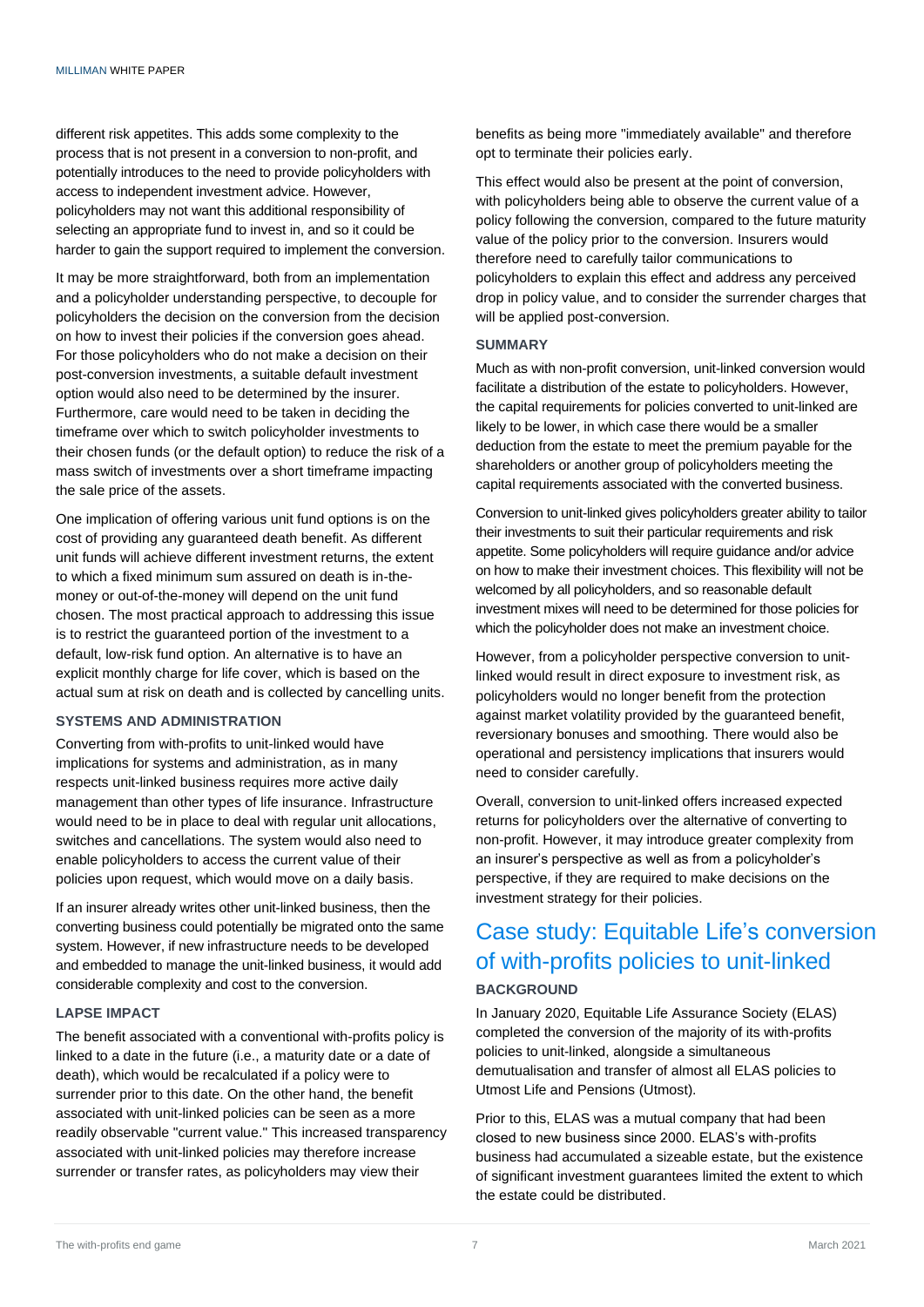Having considered a number of options, the proposed solution was to convert ELAS's with-profits policies to unit-linked, removing the investment guarantees and (together with the demutualisation and the transfer to Utmost) so enabling an immediate distribution of the estate.

The conversion from with-profits to unit-linked was implemented as follows:

- A primary fixed uplift of 72% was applied to all asset shares in order to distribute the estate.
- A secondary uplift was applied to the asset shares of certain policies in order to provide compensation for those giving up the more onerous guarantees. The size of the secondary uplift varied by policy.

Policyholders were able to choose to invest the uplifted policy value in a range of 13 unit-linked funds, with a default managed fund for life policyholders and a default "lifestyling" investment strategy for pension policyholders.

ELAS set six fairness criteria that the conversion must satisfy, which aimed to achieve fairness for policyholders when comparing policy values prior to conversion to those after the conversion. Some small upwards adjustments were required to the uplifts applied to policies in order to meet these criteria.

#### **BENEFITS**

The conversion to unit-linked allowed ELAS to address the need to hold back assets to support guarantees, enabling it to distribute assets more quickly to policyholders rather than developing any tontine.

For converting policies, if taken at the implementation date, the benefit received on their policies would be higher than they would have received if the conversion had not been implemented, due to the restricted level of estate distribution prior to conversion.

Conversion to unit-linked also allowed policyholders to choose an investment fund appropriate to their needs, with the potential to earn additional returns by opting to invest in higher risk assets than those held by the with-profits fund.

#### **CHALLENGES Extent better off**

One of the fairness criteria required that, at specific future dates, the best estimate of the converted policy value invested in a medium-risk fund should be no lower than the best estimate of the with-profits benefit that would have been payable in the absence of the conversion.

Prior to conversion, policy values were being uplifted by a claims enhancement factor (CEF) of 35%. Broadly speaking, given the minimum uplift under the conversion was 72%, it may be expected that this fairness criterion would always be met. However, due to the assumed continuation of the current (cautious) approach used in setting the CEF, it was projected to increase significantly as the with-profits business ran off.

However, further analysis was performed to assess the "extent better off" for policyholders investing in lower-risk funds and at earlier retirement dates. For some groups of policyholders, for example those at younger ages, retiring at a later age and investing in a low-risk fund, the "extent better off" was negative. That is, the projected average benefits are higher when remaining as a with-profits policy than after conversion to unitlinked. It was concluded that the uplift should not be expected to compensate for investing in very low-return assets for long durations. Communications were carefully worded to ensure policyholders understood that meeting the fairness criteria did not guarantee that an individual policy would be better off in all scenarios following the conversion.

#### **Calculation of the uplift**

The first step in calculating the uplift was to determine the assets available for distribution. This was taken to be the Solvency II Own Funds plus the reserves held for the investment guarantees and a portion of the expected reduction in expenses. The value of assets to be distributed as a proportion of policy values was then calculated to arrive at an average uplift.

Determining the primary and secondary uplifts from the average uplift was an iterative process, with the two uplifts being adjusted and the residual value of guarantees being recalculated until the total distributed assets were equal to the sum of the policy values and the residual value of guarantees. In addition, adjustments were applied as necessary to ensure the fairness criteria were met.

Given that the calculation was a time-consuming process involving the use of stochastic modelling (to assess the value of guarantees), it was impractical to perform the final uplift calculation at the implementation date. Therefore, the amount of the secondary uplift was calculated and fixed around three months prior to the implementation date and the primary uplift percentage was calculated on the implementation date to distribute the balance of the estate after deducting the total of the fixed secondary uplifts.

#### **Policyholder understanding**

Converting from with-profits to unit-linked is a complex arrangement which necessitates that policyholders understand, make investment decisions and possibly vote on what is being implemented. In this case, the simultaneous demutualisation of ELAS and the transfer to Utmost, which was necessary in order to effect the conversion and full estate distribution, added to the complexity.

As a result, clear communications and a comprehensive guidance and advice offering were vital to ensure policyholders could make informed voting and investment decisions, with ELAS subsidising the costs associated with obtaining advice.

Despite the complexity of the conversion and the subsidy provided, there was a very low take-up of advice and a low voting turnout by number. Whilst this is not unusual and does not in itself indicate insufficient measures were put in place by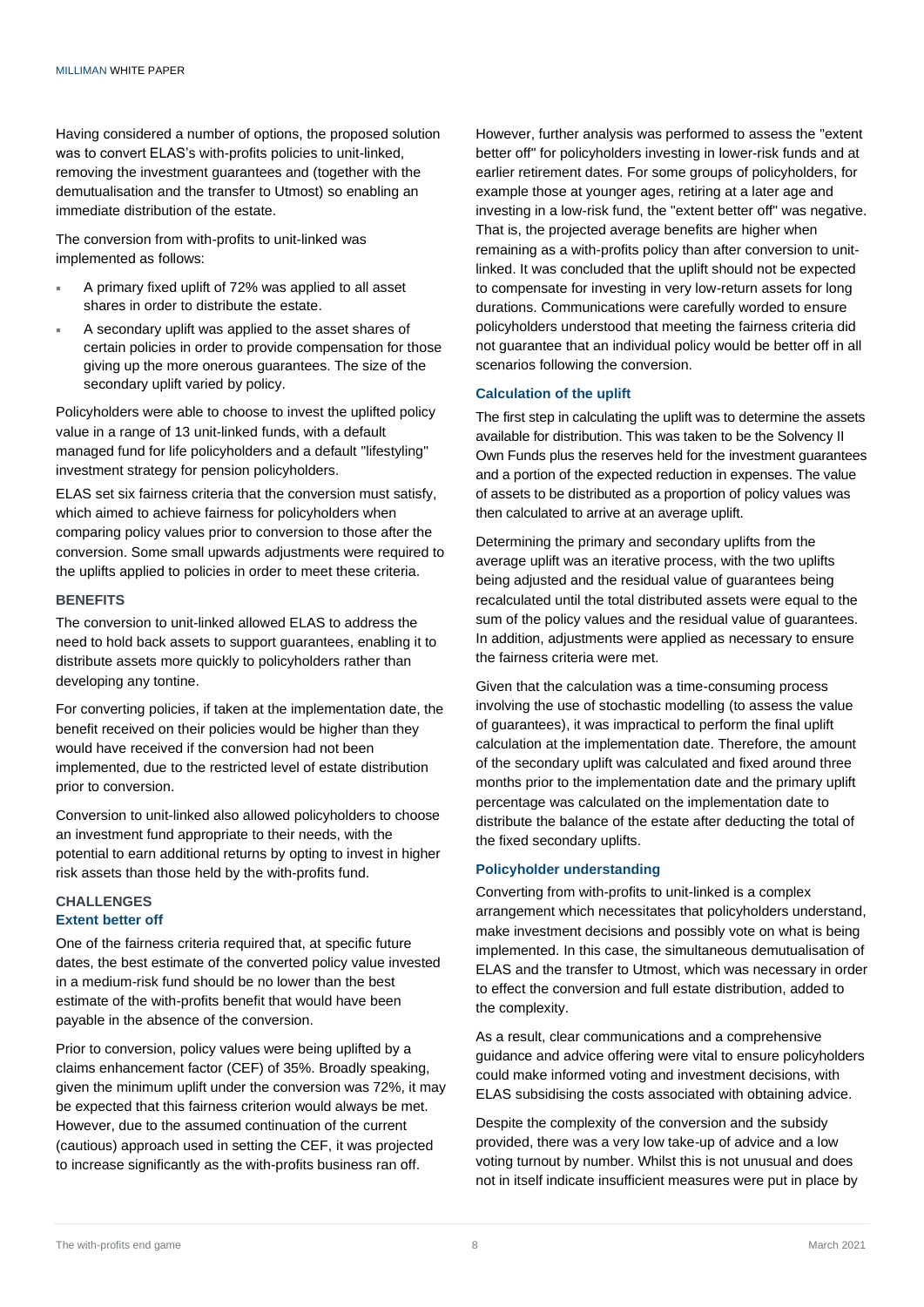ELAS, it does raise the question of whether policyholders fully engaged with and understood the conversion. Having said that, because policyholders' funds would have been invested in the default unit fund if they did not engage with the conversion, the expected maturity value of their policies would be broadly the same as the maturity value had the conversion not taken place.

# Options for remaining as with-profits

Conversion to non-profit or unit-linked are likely to be the primary options for many insurers. However, there are other approaches available that can address some of the issues that arise during fund run-off whilst maintaining the business as with-profits.

The options that we will discuss in the following subsections are:

- Merging with another with-profits fund
- Sale of with-profits business

#### **MERGING FUNDS**

The merging of two or more with-profits funds is an option available to insurers with multiple funds, and so won't be available as a course of action for all insurers.

Merging with-profits funds would:

- Maintain the product type that was originally chosen by policyholders
- Increase diversification within the newly merged fund, which may result in lower combined capital requirements
- Simplify the operation of the with-profits business, as the funds no longer need to be accounted for separately
- Increase the size of the fund to help to address expense diseconomies

This option would be particularly effective if the fund that is taking on the with-profits business is writing sufficient new business to offset expense allocations from exiting business in the run-off, alleviating the issue of expense diseconomies. The extent to which these diseconomies can be mitigated will also depend on the harmonisation of administration systems, as systems used for the merging business may need to continue to be maintained to support other remaining business using the same system.

In terms of dealing with the estate, one approach would be to distribute the entire estate of the fund that is to be wound up, with a deduction made to compensate the target fund for meeting future capital requirements and cost of options and guarantees of the policies of the wound-up fund. The compensation due in this scenario may be lower than under a non-profit conversion as, depending on the relative investment strategies that would be adopted, it is likely that the capital requirements would be less onerous when remaining as withprofits. In this case the former policies of the wound-up fund would not participate in any distributions from the estate of the acquiring fund.

Another approach could be to equalise the estates of the merging funds by declaring a special bonus for policies in the fund with the greater solvency buffer, in order to broadly align the financial strength of the two funds and to enable with-profits policies of the wound-up fund to participate in any future distributions from the estate of the acquiring fund alongside existing with-profits policies of that fund. This would, however, require the two funds to have similar features. If one fund has significantly more onerous capital requirements, the merger could adversely affect the pace of estate distribution for policyholders in the other fund.

It would be important to ensure that the merging of funds is fair to all policyholders. This may require problematic features to be addressed prior to merging to avoid placing an unacceptable burden on the new combined fund. For example, if the fund being wound up has significant levels of guaranteed annuity rates it may be preferable to first buy out these guarantees, to reduce the level of risk associated with the business and the potential volatility of estate distributions.

The level of approval required to effect the merger would also need to be considered; this may be dictated by a clause within the scheme documentation of a past Part VII transfer. Historically, transfers have typically included a clause that would require actions of this type to be approved by the courts. However, more recently clauses are being written into schemes that require less onerous approval requirements, instead requiring internal board approval as well as a report from an independent actuary and no objection from the regulators.

Overall, merging with-profits funds is not without its complexities. However, it may be viewed as a more attractive option than converting to non-profit or unit-linked, especially for smaller funds that could be merged with larger funds, as it avoids the need for a conversion to be implemented, maintains the original product features and may, depending on the manner in which the funds are merged, may enable continued estate participation for policyholders and maintains the original product features.

#### **SALE OF WITH-PROFITS BUSINESS**

Finally, selling the with-profits business may be deemed the best course of action, for example if the business still has many years left to run but is out of line with the longer-term company strategy. A recent large-scale example of this was the sale of Legal and General Assurance Society Limited's significant book of with-profits business to ReAssure Limited.

There has been a lot of consolidation activity in the market over recent years, and so there is clearly an active market which could make this a viable solution. However, certain features such as the presence of significant guarantees would impact the price that could be achieved. In addition, hybrid policies with investments in both with-profits and unit-linked funds may make it difficult to sell the with-profits business on its own.

### Further considerations

There are a number of additional aspects insurers will need to consider, which may influence the best course of action to take during their with-profits business run-offs.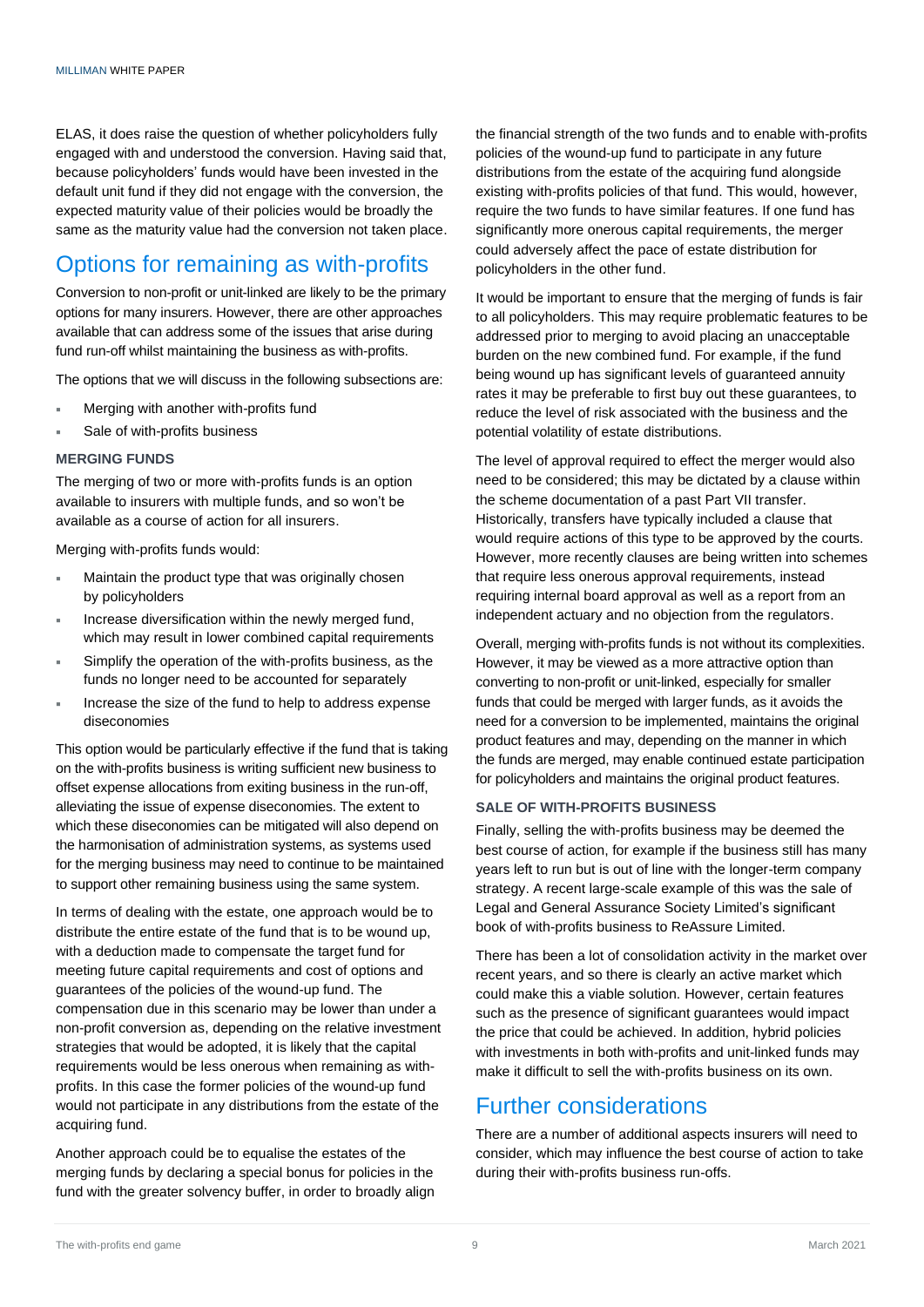#### **SUNSET CLAUSES**

As noted earlier in the paper, in many cases there are sunset clauses in place for with-profits funds to guide the approach to take when the fund reaches a specified size. As highlighted by the FCA in its thematic review into the fair treatment of withprofits customers, insurers should review whether the operation of a sunset clause would be fair to policyholders. Insurers should consider the ongoing viability of the with-profits fund on an appropriately regular basis rather than waiting until close to the trigger point of the existing sunset clause. Such considerations of viability should include avoiding excessively high per policy expenses due to the fixed cost trap. Furthermore, insurers should consider any action taken (or plans for actions that will be taken) from a TCF perspective and should not rely solely on the existence of a sunset clause as sufficient rationale for implementing changes.

The FCA's findings did not contain any guidance on what could be done if the exercise of a sunset clause, as required by the court, is not in the policyholders' best interests. For example, as discussed earlier in this paper, there are scenarios where a conversion may result in a poor outcome for policyholders. However, many sunset clauses cannot be amended without approval from the court. The relative benefits to policyholders of effecting a change to the sunset clause, or of undertaking a scheme of arrangement (SoA) as covered in the subsection below, would therefore need to be weighed against the cost of doing so.

For insurers undertaking new Part VII transfers involving withprofits business, it would be prudent for insurers to consider building more flexibility into the sunset clause; for example, removing any "must" trigger points.

#### **IMPLEMENTATION PROCESS**

The process to be undertaken for different actions will depend on a number of factors and will require legal clarification. If, for example, policy terms and conditions allow certain features of the policy to be varied without policyholder consent, then these features could be amended via a unilateral variation. However, if the action being taken involves asking policyholders to compromise a certain aspect of the policy, such as giving up a portion of the estate or making a material change to the policy type, then it is likely that a SoA will be required.

A SoA is a legal process under Part 26 of the Companies Act 2006. The process is similar to a Part VII transfer; however, a key distinction is that policyholders are able to vote on a SoA. For each voting class, over 50% of policyholders in number and over 75% in value must vote in favour of a SoA in order for the court to sanction it. The SoA process is complex, requiring:

- Input from many internal and external stakeholders
- Court approval
- Significant time and cost investments

However, in practice, even if a formal SoA is not required, any process that will impact policyholder outcomes, even if the impact is deemed to be small, will require some level of

engagement with external parties (such as an independent actuary) to demonstrate that the action taken is fair and appropriate to policyholders.

Another point to consider is the ability of policyholders to opt out of having a proposed action applied to the policy. For example, if being asked to compromise a guarantee attached to the policy, policyholders would typically have the right to opt out, so that even if the action is approved it will not apply to their policy. However, certain actions would only be effective if they are applied to the entire block of business in question. For example, if policyholders were permitted to opt out of a conversion to non-profit, this would be likely to result in some policyholders remaining as with-profits, failing to fully address the issue at hand. However, if policyholders are not given the opportunity to opt out then this would be likely to lead to increased regulatory scrutiny, and would increase the risk of failing to achieve the required voting thresholds under a SoA.

Finally, if the action taken involves making changes to the estate that constitute a reattribution under the FCA's COBS rules, more onerous requirements would need to be met during the implementation, such as the appointment of a policyholder advocate. This should be determined at an early stage and requires legal and regulatory input.

Overall, it is important to establish at an early stage the process that will need to be followed to implement any action, seeking appropriate legal advice and ensuring all aspects of the process are understood.

#### **TIMING**

The timing of implementing changes to with-profits funds in run-off is a crucial consideration, given that the pool of policyholders will be reducing over time. An earlier conversion allows the costs of implementation to be spread over a larger pool of policyholders and reduces tontine effects. However, early conversion may be more costly, in particular if it means a SoA is required.

The process of considering the options available, determining the most suitable option, design, approval and implementation can be a very time-consuming process and so insurers should start considering their options for the cessation of with-profits funds well in advance of when action becomes essential.

#### **CUSTOMER BASE**

Finally, when deciding the approach to winding up with-profits business, insurers should not overlook the characteristics of the customer base and its preferences.

Whilst it could be argued that, because policyholders opted for a with-profits product, it is the most suitable option for them, research into customer appetites may highlight that non-profit or unit-linked product types are actually a better fit, in particular for groups of policyholders where the understanding of the policy may be low, or where policyholders would value the certainty of benefits associated with a non-profit policy. Policyholders may also place value on crystallising returns earned to date to ensure the policy can meet its intended need, such as to cover funeral costs.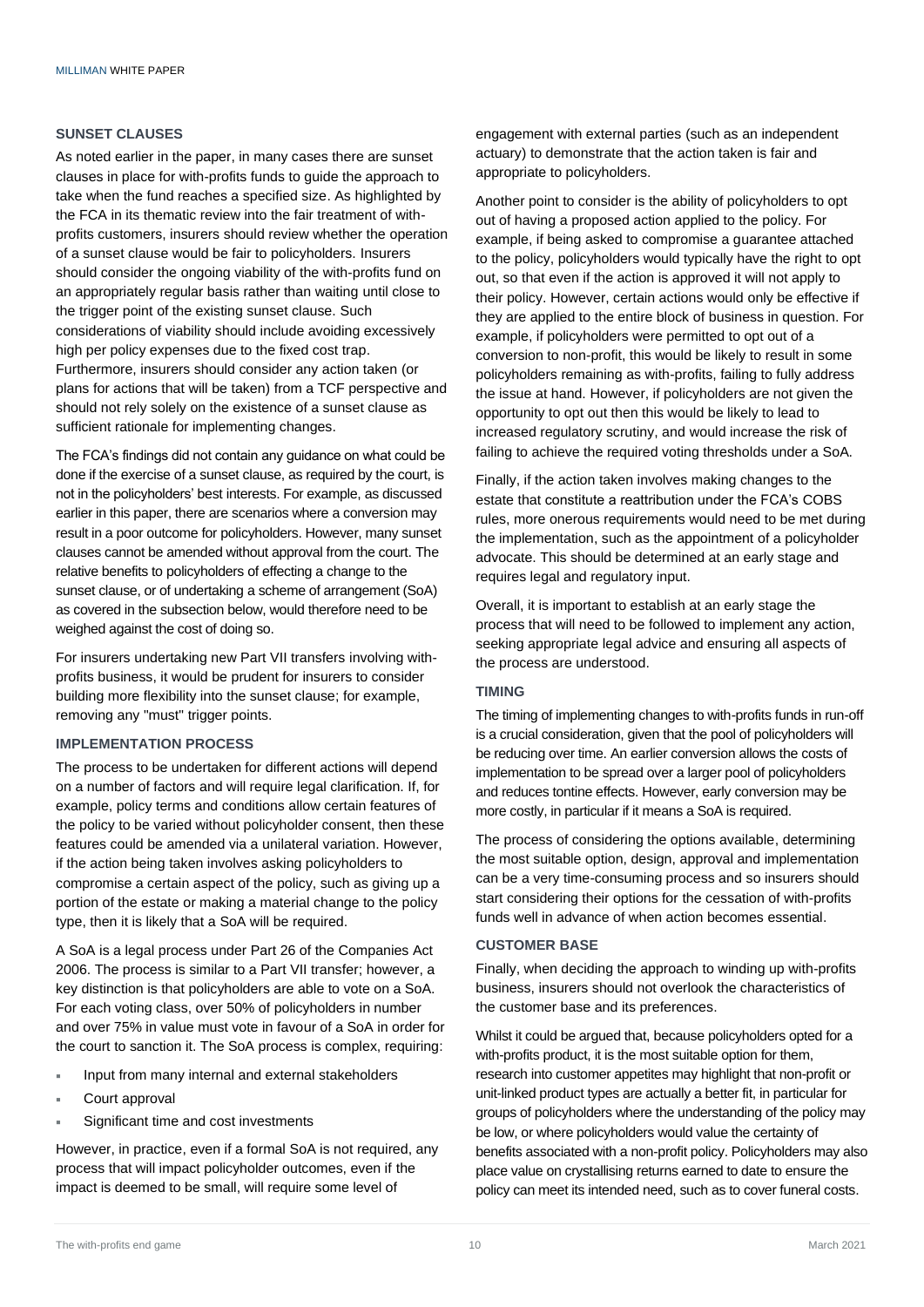In contrast, policyholders may place a high value on the upside potential offered by their with-profits policy and may have a preference against conversion to another product type.

In either case, insurers should not assume they know the preferences of a customer base, as doing so could hinder the outcome of any action taken, for example by failing to achieve the required voting outcome in a SoA, or triggering increases in lapse rates.

## Preparing for the end game

Before embarking on any of the potential actions discussed in this paper, insurers should first address any other underlying issues in the with-profits fund that could hinder the effectiveness of any action taken, or the efficiency of its implementation. Even in the absence of taking the actions described in this paper, addressing underlying issues in a with-profits fund should form part of the orderly management of the fund.

Some of the issues that insurers should consider are discussed below.

#### **GONE-AWAY POLICYHOLDERS**

A common issue for with-profits funds is the existence of policyholders with whom the insurer has lost touch (commonly referred to as "gone-away" policyholders). This is an issue that tends to build up over time, for example through blocks of business changing hands in historical Part VII transfers, reduction or loss of regular contact points with customers or customers moving address without informing the insurance company. The management of gone-away policyholders is a key area of interest for the FCA.

There are a number of with-profits funds that now hold best estimate reserves for gone-away policyholders, which are lower than the full reserves, on the basis that not all gone-away policyholders will be traced despite ongoing best endeavours to reestablish contact.

Before taking any of the actions described in this paper, insurers should take measures to address gone-away issues in the fund. This may involve:

- Ensuring the population of gone-away policyholders has been fully identified.
- Taking steps to reestablish contact with these policyholders, for example by engaging with an external tracing company.
- Considering an appropriate reserve to hold in respect of potential future claims from gone-away policyholders with whom contact is reestablished. For example, holding a best estimate reserve for these future claims, rather than a full reserve for each gone-away policy, may facilitate an increased level of estate distribution.

Insurers will also need to consider how gone-away policyholders will be treated following the implementation of any proposed action, and any retrospective rights that these policyholders may have upon reengagement. If a material change is applied to gone-away policies, such as a conversion to non-profit, then insurers would need to be able to demonstrate that reasonable attempts were made to contact the policyholder before implementing the change.

It has recently been announced that the Dormant Assets Scheme<sup>10</sup> will be expanded to include the unclaimed proceeds of certain insurance and pensions contracts. We note that withprofits funds, industrial branch policies and assets held by mutual insurers and friendly societies are explicitly excluded from the Dormant Assets Scheme. Nonetheless, this expansion of the Dormant Assets Scheme should further encourage insurers to take more active steps in managing the assets associated with gone-away with-profits policies, and to consider a redistribution of a portion of these assets to the estate by holding best estimate rather than full reserves.

#### **EXPENSES**

Many closed with-profits funds now have expense agreements in place with other funds which fully or partially remove expense diseconomy risk. Whilst this may be the primary tool for managing expense diseconomies in with-profits funds, there are other options to address growing expense diseconomies in a with-profits fund during run-off.

Direct measures could be taken to reduce expenses incurred by the fund by improving efficiency. For example, aligning processes such as bonus calculations to make management of the fund less time-intensive, outsourcing the administration of policies or model aggregation. 11

Expense diseconomies could also potentially be addressed indirectly by writing new non-profit business into the fund, expanding the policy base over which expenses are spread. However, this new business may have a longer duration that the with-profits business in run-off and may not be aligned with the insurer's longer-term strategy. In addition, the new business strain arising from the new non-profit business would need to be met by the estate, reducing the estate distributions that might otherwise be made.

#### **REDUCTION IN GUARANTEES**

Any guarantees within the fund, such as guaranteed annuity rates or investment guarantees, should be assessed. Such guarantees can significantly increase the level of capital requirements within the fund. Therefore, retaining such guarantees could significantly reduce the portion of the estate that can be distributed to policyholders in the near term. Accordingly, insurers may wish to consider buying out guarantees in order to reduce their impact on the run-off of the fund. However, the extent to which guarantees are bought out would need to be balanced with the expected

<sup>&</sup>lt;sup>10</sup> The Dormant Assets Scheme is a government-backed scheme aimed at reuniting people with their financial assets, and making contributions to social and environmental initiatives across the UK where this is not possible.

<sup>&</sup>lt;sup>11</sup> In this context, model aggregation could involve combining the modelling approach used in the ongoing management of different with-profits funds.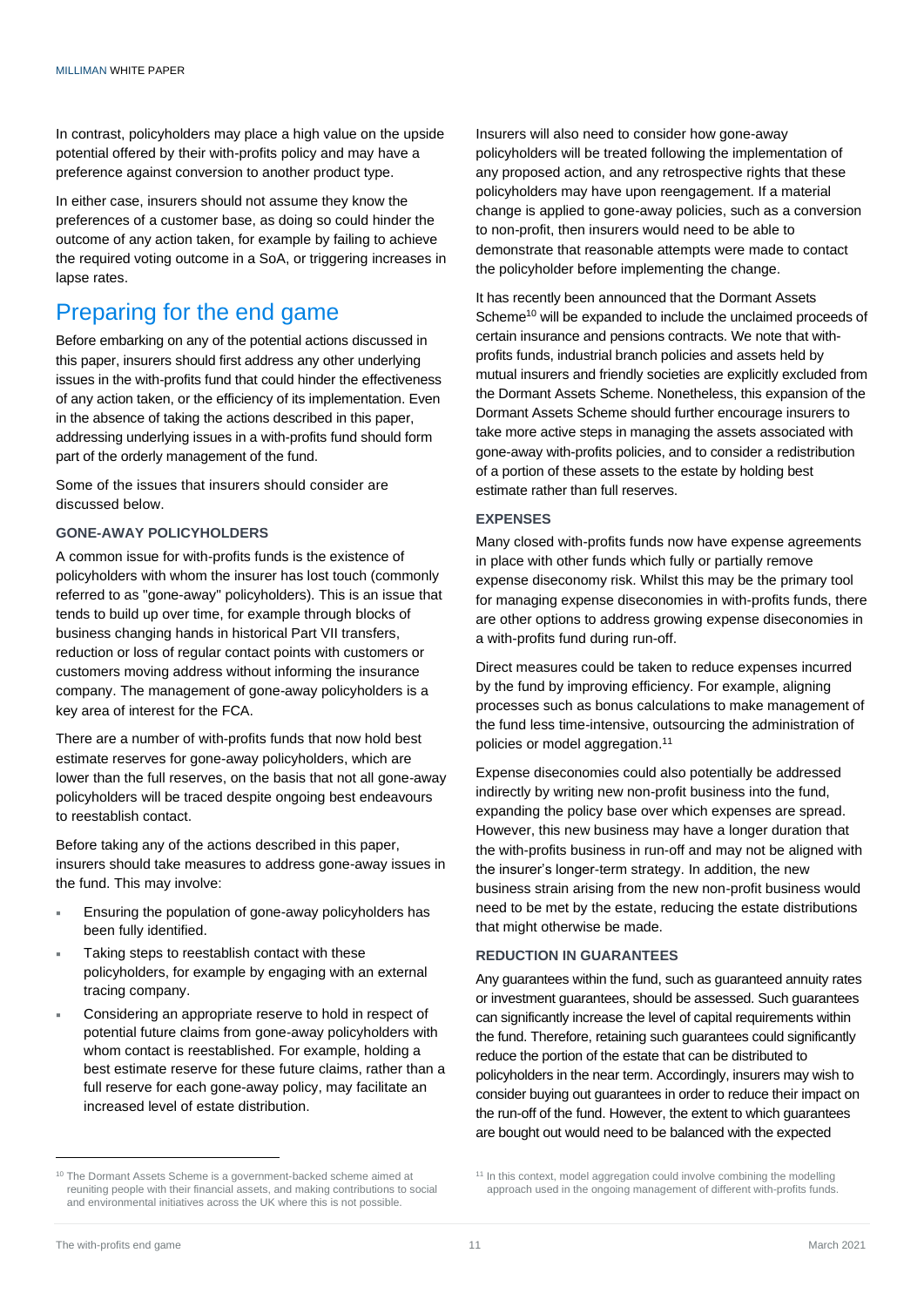future profits forgone on these guarantees, and determining an appropriate level is likely to be based primarily on expert judgement. A recent example of this was Royal London Mutual Insurance Society Limited's compromise of guaranteed annuity rates in the Scottish Life Fund.

#### **DURATION MISMATCH**

It is often the case that a with-profits fund contains conventional non-profit and unit-linked business with a longer outstanding duration than the with-profits business in the fund. Because the estate of the fund would effectively be used to meet the capital requirements of the non-profit and unit-linked business, as the with-profits liabilities run off the provision of this capital would become an increasing proportion of the withprofits estate, which could lead to a tontine.

This issue could be addressed by transferring the non-profit and unit-linked business out of the fund, removing the need for the estate to be held back to cover the capital requirements of business with a longer duration.

This would be particularly effective if the non-profit and unitlinked business represent a significant proportion of the withprofits fund, as this may be locking up significant levels of capital that could otherwise be distributed to with-profits policyholders.

If, however, the non-profit and unit-linked business does not represent a significant proportion of the with-profits fund, judgement would be required as to whether to retain or sell the business. If the decision were taken to retain the longerduration non-profit and unit-linked business, it would need to be transferred at the point of winding up the with-profits fund.

Transferring this business out of the fund could result in withprofits policyholders losing out on any future profits arising on non-profit business, depending on whether the with-profits fund gets a fair price for the transferred business.

Finally, insurers should ensure that the issue of duration mismatch in closed with-profits funds is not being exacerbated by allowing new non-profit business that would have previously stayed within the fund to be written into the fund, for example newly vesting annuity business.

#### **PENSION SCHEMES**

In some cases a with-profits fund is responsible for meeting the liabilities of a defined benefit (DB) pension scheme. In this situation, the with-profits fund is exposed to any volatility in the size of the pension scheme deficit, placing constraints on the ability to distribute the estate. Insurers may consider taking measures to cap this exposure in order to reduce the burden on the fund, for example by putting in place an agreement for another party to meet liabilities in excess of a certain level. Alternatively, the liability may be passed to another party entirely in exchange for a premium, in order to aid a more straightforward conversion in the future.

#### **ALLOWANCE FOR MANAGEMENT ACTIONS**

Throughout the paper, it has been noted that the need to hold back capital will affect the distribution of the estate. The extent to which it can hinder the distribution of the estate depends on the approach taken to allowing for management actions in the calculation of the capital requirements:

- Some firms or funds include little in the way of additional assumed management actions in the capital requirements, and so these requirements are higher and present a more material issue on the fairness of the distribution of the estate.
- Other firms or funds include much more by way of additional assumed management actions in the capital requirements, and as such are lower. For example, in the extreme it could be assumed that all terminal bonuses are removed and the benefits are the guaranteed benefits only.

As the run-off of the with-profits fund progresses, considerations could be given to the approach taken to assumed management actions, as they may change the run-off and end-game considerations for the with-profits fund.

### **Conclusions**

Clearly there is a range of actions that insurers can take as with-profits funds run off and reach a stage where they are no longer viable in their current form, and we expect to see increasing levels of activity in this area over the coming years.

However, the key options that have been discussed in this paper are complex to implement, require balancing the interests of policyholders and shareholders or members (or different groups of policyholders) and entail the involvement of many different stakeholders, both across the business and externally.

It is crucial that insurers do not underestimate the time required to address run-off issues, nor allow run-off issues to accumulate without careful monitoring. To assist, insurers should build a review cycle into their run-off plans. For example, the fund should be regularly assessed for actual versus expected run-off and monitored against key metrics such as average per policy expenses. This would provide insurers with an early warning when issues are expected to arise. The review cycle could also involve a less frequent but more comprehensive assessment of longer-term options for the fund, enabling early planning and sufficient time for implementation in advance of the fund reaching a level where it is no longer viable.

In addition, in light of the FCA's recent feedback, insurers should consider any sunset clauses in place for their withprofits funds and assess whether the implementation of any actions prescribed within the sunset clause would not be in the best interest of policyholders. This will enable identifying and dealing in advance with any potential conflicts between treating customers fairly and following a court-approved sunset clause, reducing the risk of problems arising at a later date.